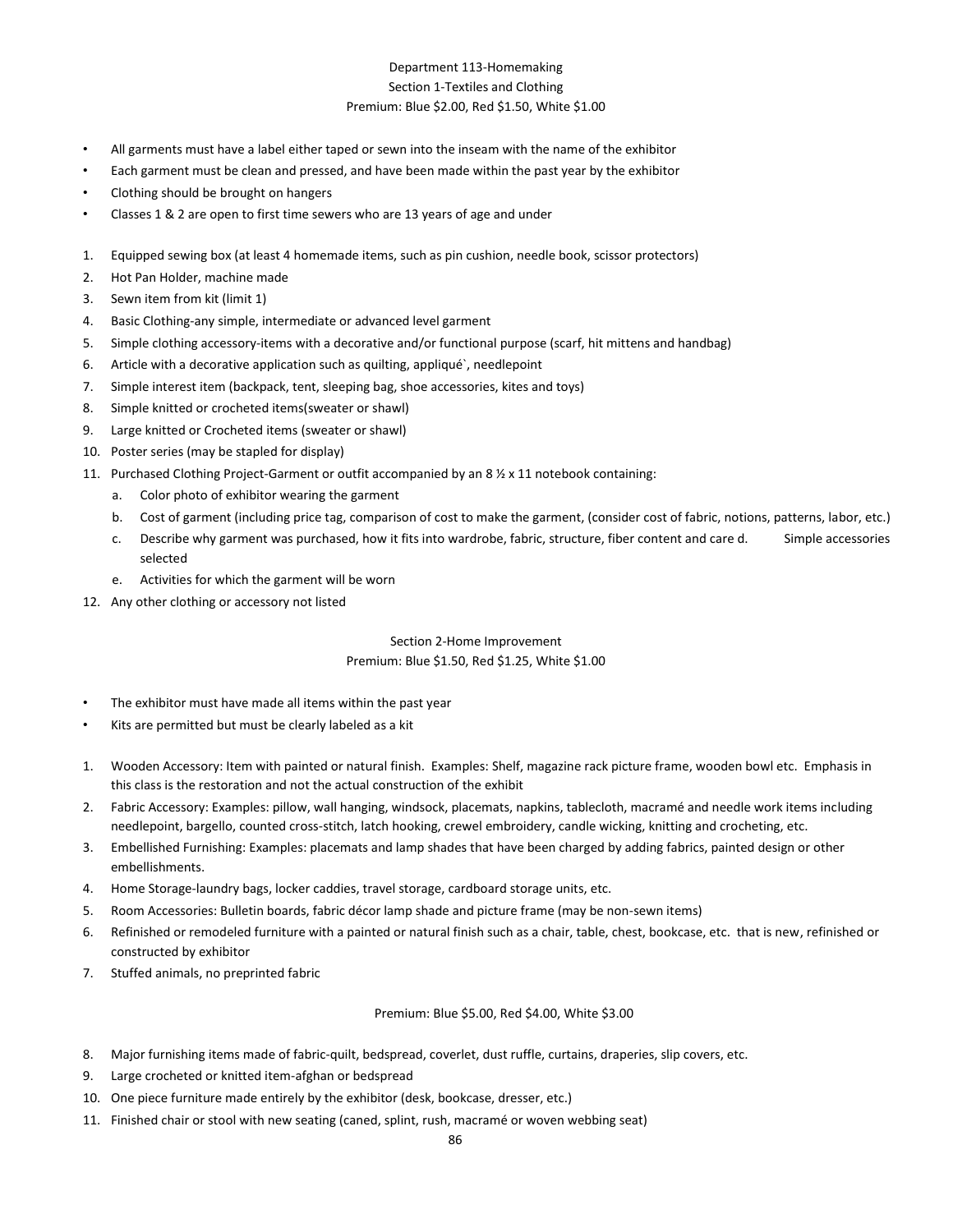## Section 3-Child Development Premium: Blue \$1.75, Red \$1.50, White \$1.00

- 1. Creative play thing (toy, durable book, game activity) to be used with children: State age of child for which item is intended and what child learns
- 2. Baby-sitters kit including games, toys and safety materials needed while caring for young child, any container suitable for caring for your child, any container suitable for carrying kit to site: include description of each article's use
- 3. Poster series dealing with any aspect of child development and/or caring for children

## Section 4-Foods Premium: Blue \$1.50, Red \$1.25, White \$1.00

- All entries must include complete recipe, display on a disposable plate and be enclosed in a re-sealable bag
- Exhibits with the incorrect number of specimens will be disqualified
- No mixes allowed
- Must have nutritional information (calories, fat grams, vitamins, etc.)
- No exhibits requiring refrigeration (cream or custard based pies, cakes, cream cheese, etc.) are allowed  $\Box$  Use of bread machines are allowed except for class 10
- 1. Drop or hand shaped or pressed cookies: 3 specimens. Examples: drop chocolate chip, applesauce, oatmeal, hand shaped peanut butter, snicker doodles, crinkles. No frosting: hand shaped cookies can be rolled in sugar
- 2. Pan-baked, rolled or refrigerator cookies: 3 specimens. Examples: Date bar, pumpkin bar, brownies or other batter cookie (not layered pan cookies). No frosting or added decorations that are not part of the batter
- 3. Frosted or decorated cookies: 3 specimens. Examples: half- moon cookies, decorated sugar cookies
- 4. Muffins with toppings, 3 specimens, no paper or foil baking cups. Examples: plain, whole wheat, cornbread, bran, apple, no topping 5. Muffins with toppings, 3 specimens: no paper or foil baking cups
- 6. Biscuits or scones: 3 specimens: examples: plain, whole wheat or flavored
- 7. Loaf Bread: (not yeast leavened) Entire loaf. Examples: Banana. Blueberry, apple, pumpkin
- 8. Yeast Rolls: 3 specimens. Examples: plain, whole grain, flavored
- 9. Yeast Bread: Entire loaf. Examples: plain, whole grain, flavored
- 10. Bread Machine bread: Entire loaf> Examples: Chive bread, Cheese bread
- 11. Shaped bread:
	- a. Small, 3 specimens. Examples: pretzels or breadsticks
	- b. Large, 1 specimen. Example: animal shaped
- 12. Plain cake made with shortening: at least 8" across
- 13. Fruit or vegetable cake at least 8" across
- 14. Foam cake: made in tube pan at least 9" across. Examples: angel food cake, sponge. Chiffon 15. Filled, rolled cake
- 16. One crust fruit or vegetable pie: at least 8" across: include recipe for crust. No purchased crust
- 17. Two crust fruit or vegetable pie, at least 8" across: include recipe for crust. No purchased crust 18. Puff pastry
- 19. Baking Light: An exhibit is a sample of any baked product that is made with less fat and total calories by:
	- a. Modifying a recipe (including original and revised recipe)
	- b. Using an already modified recipe
	- c. Making a traditional low fat product such as an angel food cake. The recipe and explanation of why it is low in fat must be included. Cookies, loaf bread, cake, cupcake, coffee cake, muffins, pies or other baked items (follow corresponding above class requirements. I.e. 3 specimens
- 20. Grown in New York: An exhibit is a sample of any baked product that contains a fruit or vegetable grown in New York State and must include: